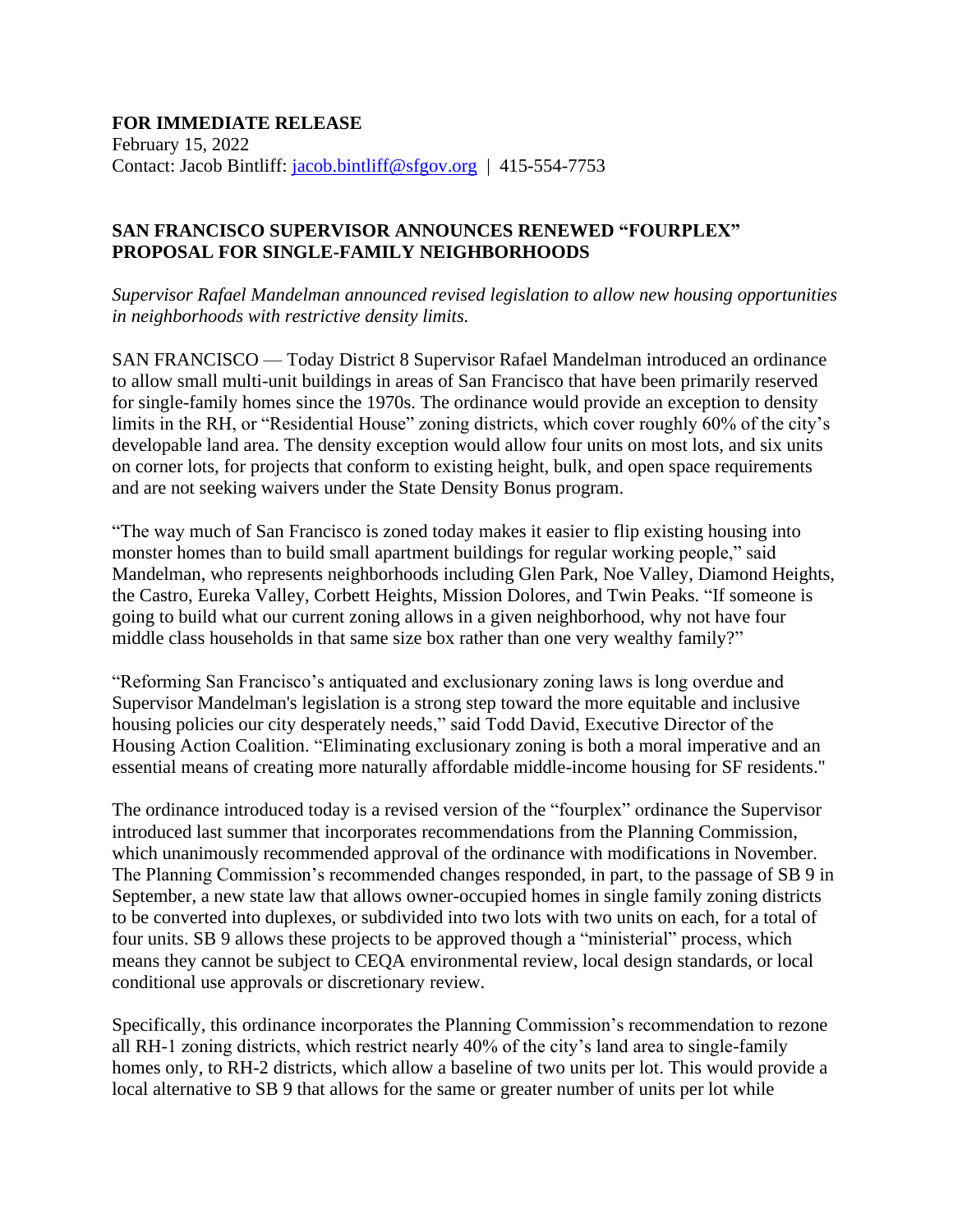maintaining the city's existing environmental and design review and rear yard open space requirements. Properties that are designated as a local, state, or federal historic resource or a historic or cultural resource under CEQA may only use the density exception if the project would not result in a significant impact on the resource.

The revised ordinance also includes a recommendation to allow projects using the density exception to provide at least four units to be subject to a 30% rear yard requirement, the same as currently applies in RH-1 districts, but smaller than the rear yard requirement typically applied in RH-2 districts. The ordinance also allows for an exception of up to six units on corner lots, which was also recommended by the Commission, recognizing the historic pattern of more dense buildings on corner lots in residential neighborhoods.

"As an architect and housing advocate, I am more than happy to support Mandelman's efforts to remove RH-1 zoning and create new housing opportunities," said Kevin Riley Jr. a Duboce Triangle resident. "It is far past time to mitigate the missteps of downzoning, and it is never too early to enact progressive policies to prepare for the future. Legalizing multi-family housing throughout the city is a step in the direction of every parcel in San Francisco to be used to its full potential."

"Supervisor Mandelman's team has put in the work to bring constituents on board with a thoughtful proposal that policy experts know to be effective," said Mike Schiraldi, founder of Glen Park Urbanists. "This will help San Francisco welcome new arrivals (and homegrown young adults) while maintaining and enhancing all we love about our neighborhoods."

For existing homes that have been occupied by a low-income tenant in the past five years, a replacement unit with a right of first offer at a comparable rent to the prior tenant would be required, pursuant to recent changes in state law. The ordinance will incorporate the Commission's recommendation to allow property owners to provide new condominium units through the density exception, provided there has not been a renter residing at the property in the prior five years.

The legislation introduced today is the latest step in a yearlong effort by Mandelman to open a path in RH zoning districts to small residential buildings with more than one or two units. In February 2021 he announced an effort to draft legislation that would allow fourplexes in RH districts along with companion legislation that would discourage the conversion of existing housing in these same neighborhoods into luxury single-family "monster homes." That separate ordinance was recommended by the Board's Land Use and Transportation Committee on Monday and would establish controls for large home conversions in a new overlay zone in District 8 neighborhoods.

"This ordinance advances equity and sustainability by removing exclusionary zoning across San Francisco that will allow for more diverse housing choices in all neighborhoods to accommodate households of differing sizes, types, ages, physical abilities, and financial means," said Tom Radulovich, Executive Director of Livable City. "San Francisco has a long and rich tradition of creating small multi-unit buildings, compatible in scale and character, in established